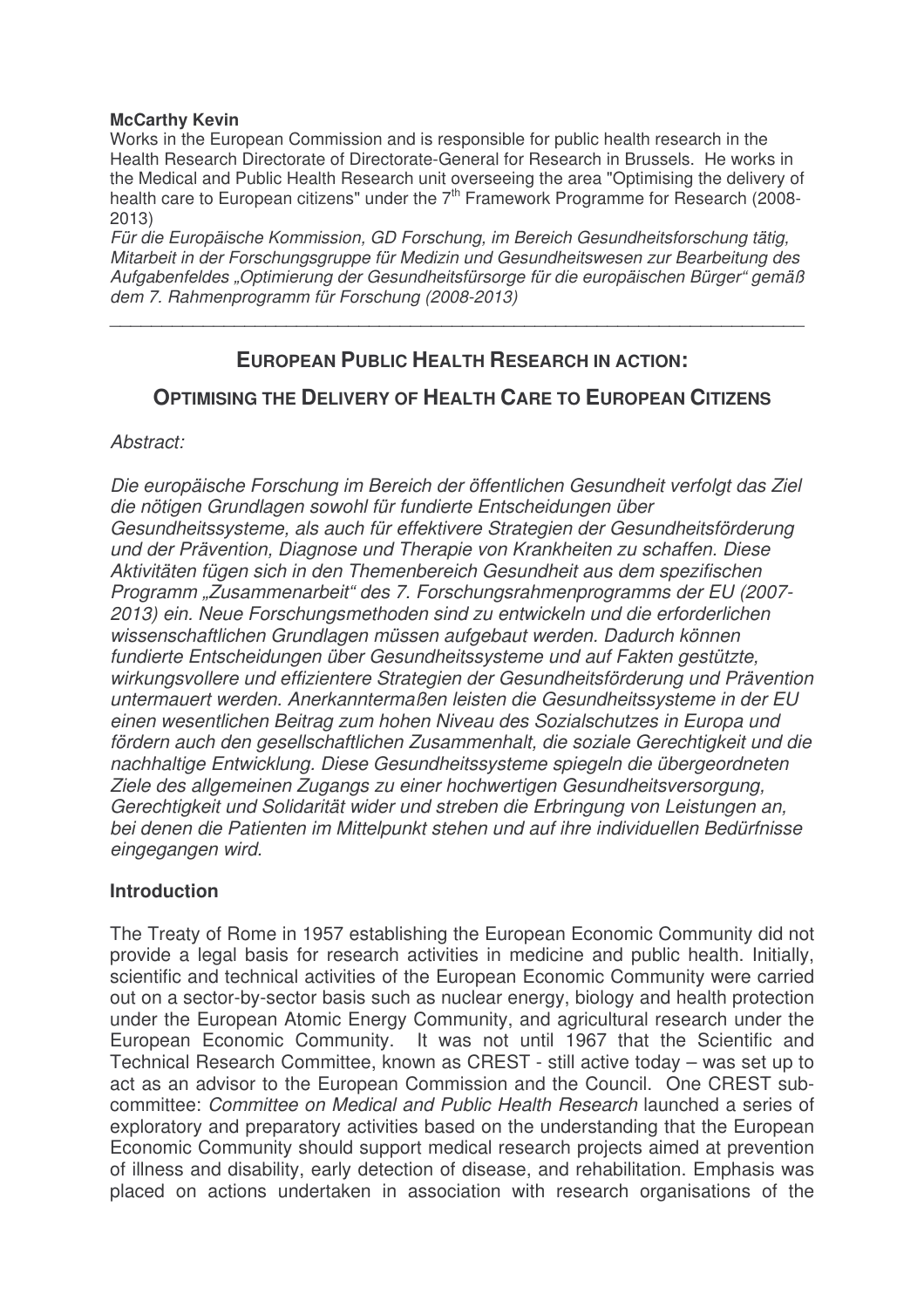Member States, European added value and coordination of national policies to encourage national organisations to operate more coherently. It was not until 1978 that the Council of Ministers adopted the first Medical and Public Health Research programme authorising the European Community to promote coordination of research projects in the Member States in very limited and strictly defined areas of common interest. To date there have 6 Framework Programmes. Framework Programmes 5 and 6 are briefly described below.

# **Framework Programmes 5 and 6**

Public health research in Framework Programme 5 (1998 to 2002), was supported as part of the "Quality of Life" programme. A key action of the "ageing population" issue, dealt, amongst others with health and social care services for older people. Additionally, in one sub-area, "generic RTD activities" addressed research aimed at improving the health of European citizens by supporting the Community's health strategy and its activities in the field of public health, health services research, and health and safety at work. Another sub-area dealt with socio-economic evaluation of health care and life sciences technologies.

Under Framework Programme 6, public health research was addressed exclusively at the level of policy-oriented research as scientific support to the formulation and implementation of EC policies. The objective of policy-orientated research under FP6 was to help to create, over time, a more efficient environment for policy research in the EU, providing policy actors throughout the EU with a facility to access relevant Community research, reinforcing the link between research and policy, making it more responsive and more coherent than before.

Priority areas covered "health determinants and the provision of high quality and sustainable health care services and pension systems (in particular in the context of ageing and demographic change)"; "public health issues, including epidemiology contributing to disease prevention and responses to emerging rare and communicable diseases, allergies, procedures for secure blood and organ donations, non-animal test methods"; and "quality of life issues relating to handicapped/disabled people (including equal access facilities)". Research priorities responding to health policy requirements were set within the context of the new EC Public Health Programme and the European Social Agenda. A whole range of projects have been financed to feed into the policy process and more information can be found below at the web page *FP6 Scientific Support to Policies*.

# **7 th Framework Programme (2007-2013)**

The approach of policy-oriented research for public health under FP6 has been mainstreamed under the 7<sup>th</sup> Framework Programme (FP7). The intention is that European public health research will aim to provide the necessary basis both for informed policy decisions on health systems and for more effective strategies in the areas of health promotion, disease prevention, diagnosis and therapy. These activities will be carried out under the umbrella of "Health Theme" that is part of the specific "Co-operation" Programme of the EC's  $7<sup>th</sup>$  Framework Programme for Research. New research methods need to be developed and the necessary scientific basis generated in order to underpin informed policy decisions on health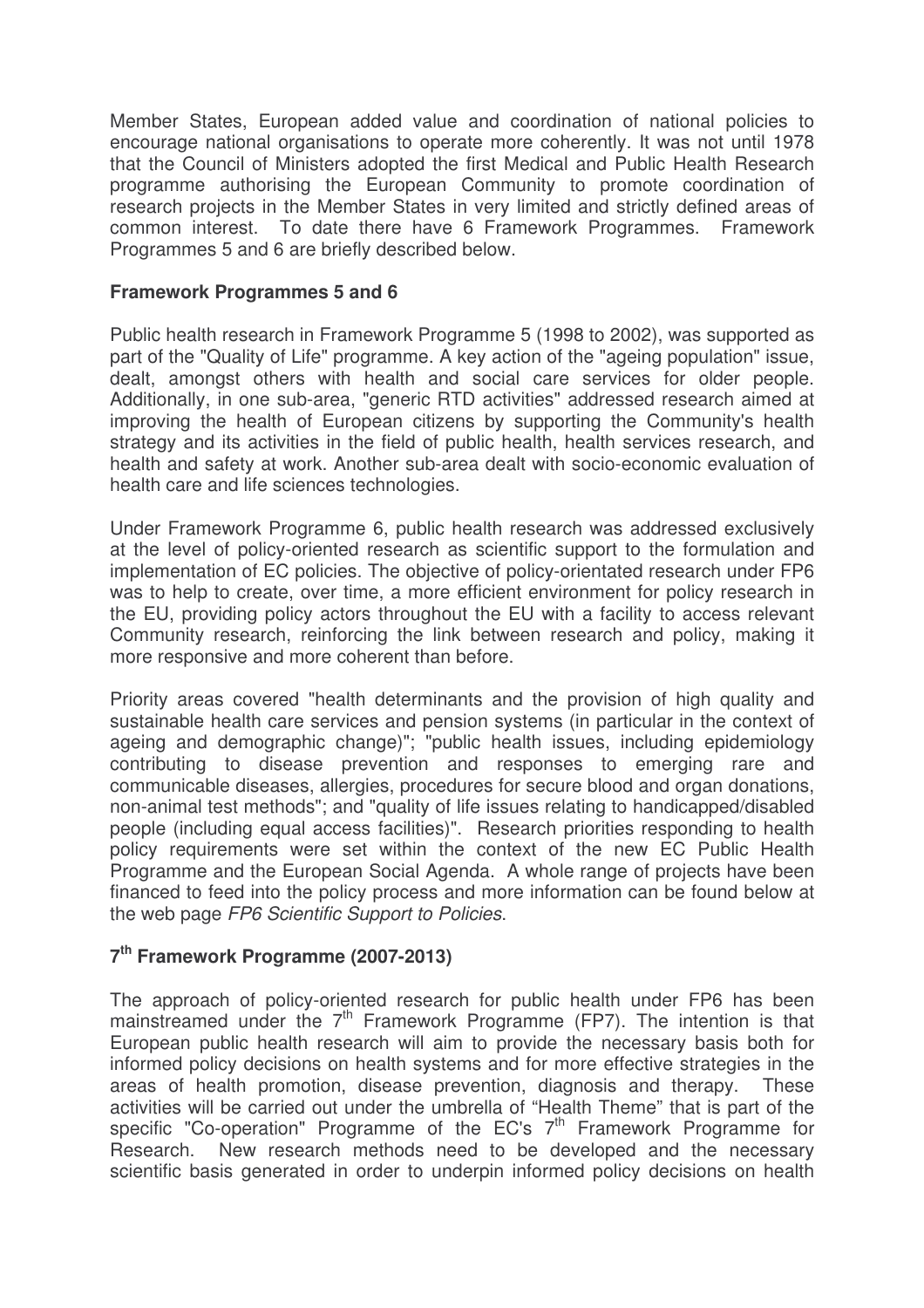systems and more effective and efficient evidence-based strategies of health promotion and disease prevention.

It is recognised that the health systems of the EU are a central part of Europe's high levels of social protection and contribute to social cohesion and social justice as well as to sustainable development. The health systems of the EU reflect the overarching values of universality, access to good health care, equity and solidarity, aiming to make provision that is patient-centred and responsive to individual need.

# Under the 7<sup>th</sup> Framework Programme for Europe, proposals for the Health Theme include a focus on research on *"Optimising the delivery of health care to European citizens*" that include areas on:

*Enhanced health promotion and disease prevention*. Here research will look into developing evidence for effective public health interventions addressing wider determinants of health (such as stress, diet or environmental factors) at both the individual and community level. *Translating clinical research into clinical practice.* The main objective is to better understand clinical decision-making, making appropriate use of behavioural and organisation interventions and health therapies and technologies. Special attention will be given to patient safety including pharmacovigilance and investigating outcomes of different interventions including medicines. *Quality, efficiency and solidarity of health systems.* Here the aim is to translate effective interventions into policy decisions, taking into account the importance of national contexts and population characteristics (e.g. ageing, mobility, changing workplace.). In particular effectiveness, efficiency and equity of health systems as well as investment issues and human resources will be covered.

The European Commission publishes annual calls for proposals which are based on so-called Work Programmes that set out research topics across the health theme. Each proposal needs to address one of these specific research topics. The first work programme of FP7 is special in so far as it includes the topics for two calls for proposals. The Call for Proposals sets out the legal framework for the application and evaluation process and includes the deadlines for submission of documents, the legal requirements, and the final budget. The deadline for the *second call* is 18<sup>th</sup> September 2007, and the public health and indicative topics can be found below (see also the health theme web page below).

# **Indicative Topics for 3 rd Pillar in the 2 nd Health Call**

# **ENHANCED HEALTH PROMOTION AND DISEASE PREVENTION**

The objective of this activity is to provide evidence for the best public health measures in terms of life styles and interventions at different levels and in different contexts. Focus will be on the wider determinants of health and how they interact at both the individual and community level.

- Incentive schemes for promotion of healthy behaviour in children and adolescents
- Effect of public health interventions on different population segments of the population; policy options to address health inequalities
- Effectiveness of strategies addressing alcohol use to guide integrated policy making
- Suicide prevention strategies across and within European countries
- Improving the coverage of recommended vaccinations in the target population

**TRANSLATING CLINICAL RESEARCH INTO CLINICAL PRACTICE**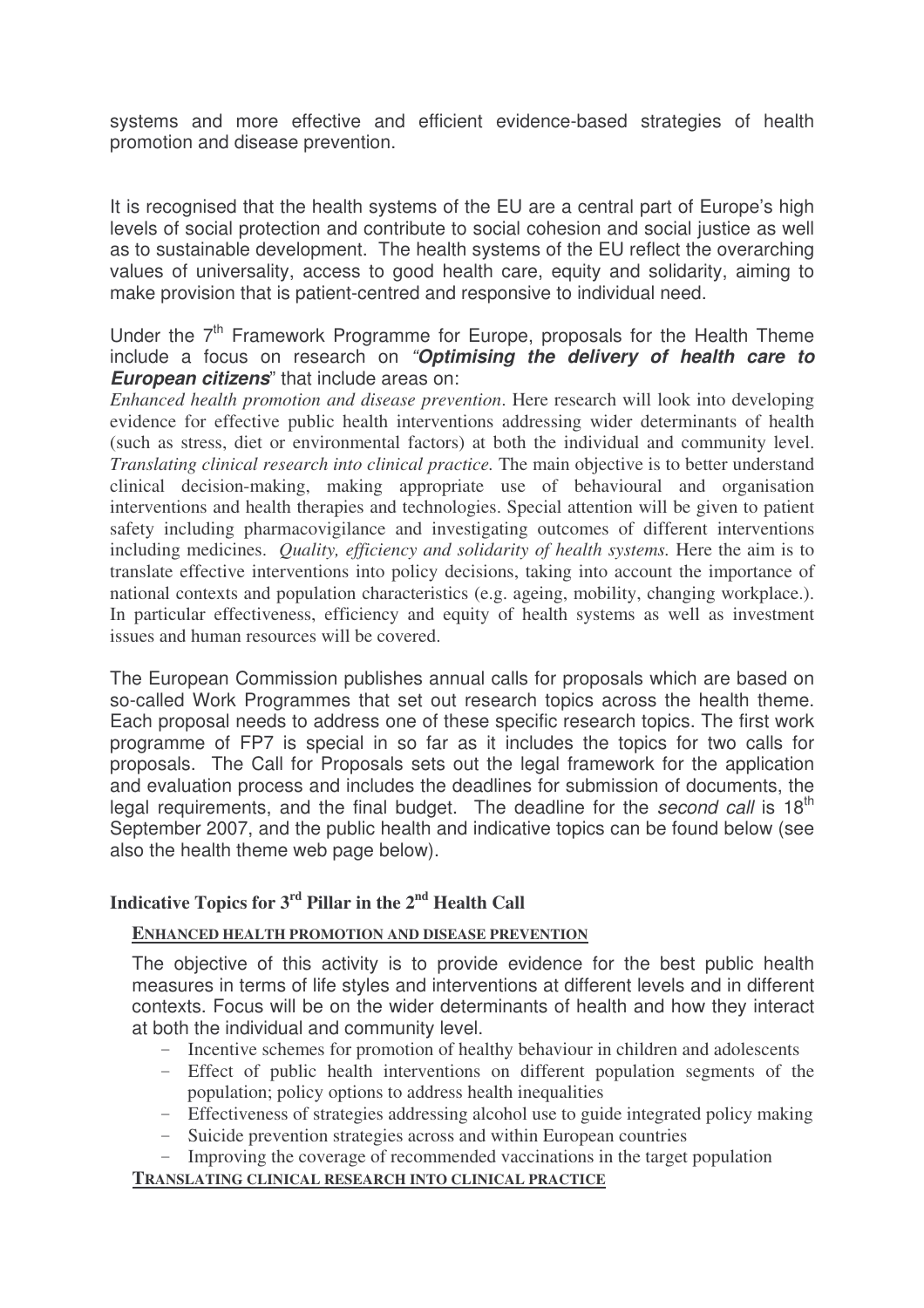Special attention will be given to patient safety: to identify the best clinical practice; to understand decision making in clinical settings in primary and specialised care; and to foster applications of evidence-based medicine and patient empowerment. Focus will be on the benchmarking of strategies; investigating outcomes of different interventions including medicines, taking into consideration pharmacovigilance evidence, specificities of the patient (e.g. genetic susceptibility, age, gender and adherence) and cost benefits.

- Implementation of clinical guidelines in different health care settings
- Impact of self-medication on patient safety in the primary care setting
- Patient Safety Research Network
- Variations in health care resulting from the clinical decision making process
- Factors influencing prescription of medicines and compliance of their use
- Clinical care at the primary care/hospital interface and its effect on quality
- Sustainable impact of tools and education for self-management of chronic diseases

#### **QUALITY, SOLIDARITY AND SUSTAINABILITY OF HEALTH SYSTEMS**

The objective is to provide a basis for countries to adapt their health systems in the light of experience of others, taking into account the importance of national contexts and population characteristics (ageing, mobility, migration, education, socioeconomic status and the changing world of work etc). Focus will be on organisational, financial and regulatory aspects of health systems, their implementation and their outcomes in terms of effectiveness, efficiency and equity. Special attention will be paid to investment issues and human resources.

- Effect of population-based disease management programmes on cost, quality, outcomes
- Long-term care provision across European health systems
- Mobility of health professionals to, from, and within the European Union
- Health care human resource planning for nursing
- Effect of clinician working time on health outcomes and patient safety
- Health outcome measures, ICF and population ageing for cross-population comparative analysis
- Patterns of population health in relation to demographic and socio-economic trends
- European system of Diagnosis-Related Groups to allow comparison of in-patient services

**Scoping studies** include topics on disease networks of centres of excellence, effectiveness of health investments, patient mobility and access to information, brokering research into policy, and a road map for ageing research. Conferences will be supported in the areas of health services research, mental health research and public health intervention research.

#### **SPECIFIC INTERNATIONAL COOPERATION ACTIONS FOR HEALTH SYSTEMS RESEARCH**

The objective is to support research in order to provide a scientific base for International Cooperation Partner Countries to improve their health service delivery, including aspects of accessibility, effectiveness, efficiency and quality of care and user-friendliness. It also covers public health concepts and interventions beyond health services through cross-sectorial and multi-disciplinary research approaches. Global initiatives such as the Millennium Development Goals (MDGs) should be taken into account.

- Epidemiological investigations into long-term trends of population health as a consequence of socio-economic transitions, including lifestyle induced problems -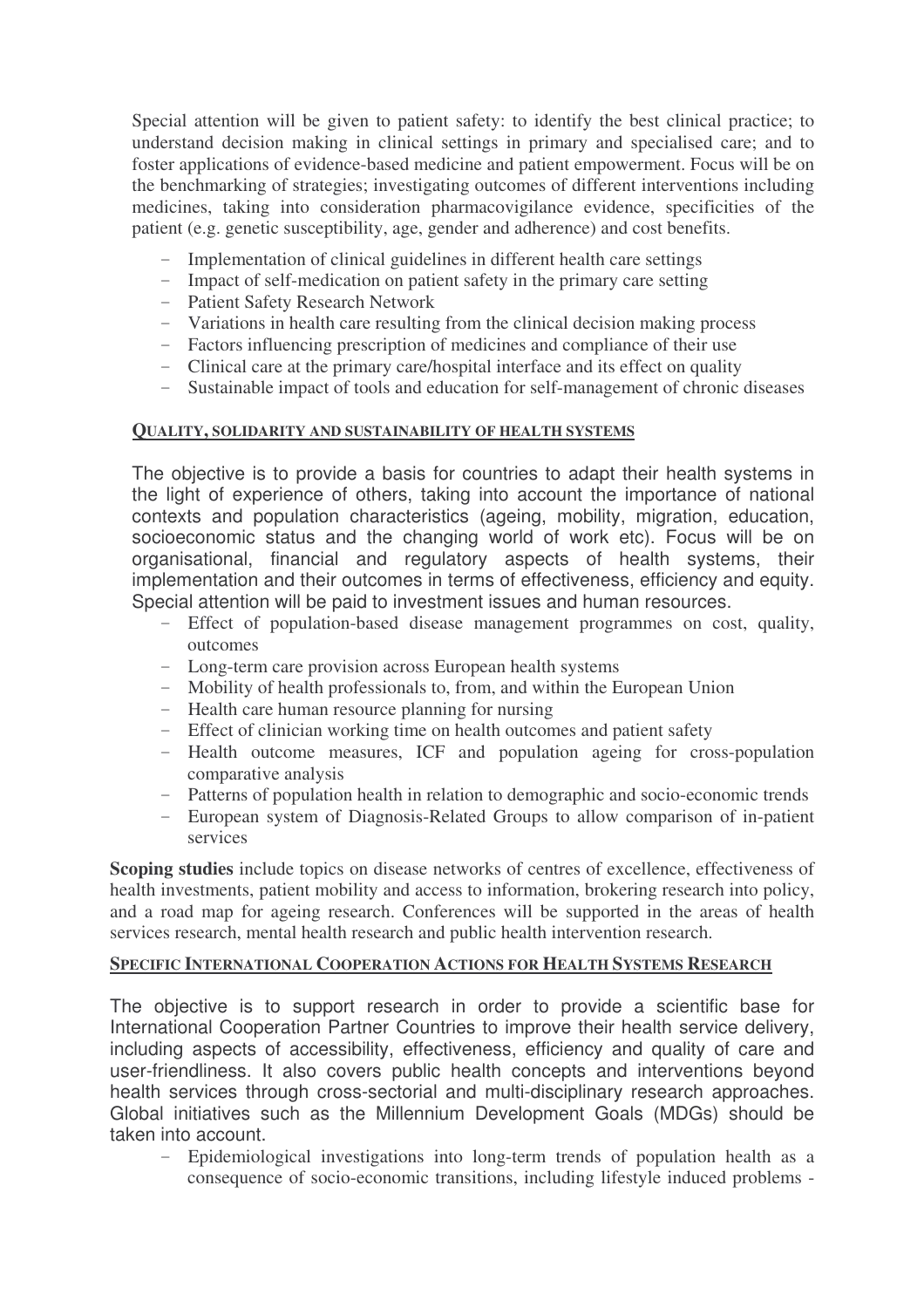Target Regions: Mediterranean Partner Countries, Russia, Eastern Europe & Central Asia

- Universal and equitable access to health care and health financing Target Regions: Asia & Latin America, African, Caribbean & Pacific countries (ACP)
- Health care intervention research optimising hospital care Target Region: Western Balkans
- Health care intervention research improving pre-natal & maternal care Target Regions: ACP & Mediterranean Partner Countries

A Public Health Research Information Day was organised in Brussels on 25<sup>th</sup> April entitled *"European Public Health Research In Action"*. PowerPoint presentations and useful links including videos of the conference sessions can be found at the following web page address: *http://teamwork.intbase.com/0703\_02/index.php*

Kevin McCarthy European Commission Public Health Research DG Research

#### **European Commission Contacts:**

Kevin McCarthy Public Health Research Health Directorate, DG Research Tel. 32-2-296-3935 E-mail: *Kevin.Mccarthy@ec.europa.eu*

Jan Paehler Public Health Research Health Directorate, DG Research Tel. 32-2-295-4013 E-mail: Jan.Paehler@ec.europa.eu

# **Additional information:**

Health Theme web page FP7: *http://cordis.europa.eu/fp7/cooperation/health\_en.html* FP6 Scientific Support to Policies: *www.cordis.europa.eu/lifescihealth/ssp.htm* EU Public Health Portal: *www.ec.europa.eu/health-eu/* Application as independent expert: *www.cordis.europa.eu/experts/* National Contact Points: *www.cordis.europa.eu/fp6/ncp.htm*

# **Disclaimer** :

Neither the European Commission nor any person acting on behalf of the Commission is responsible for the use which might be made of this information. The views expressed in this publication are the sole